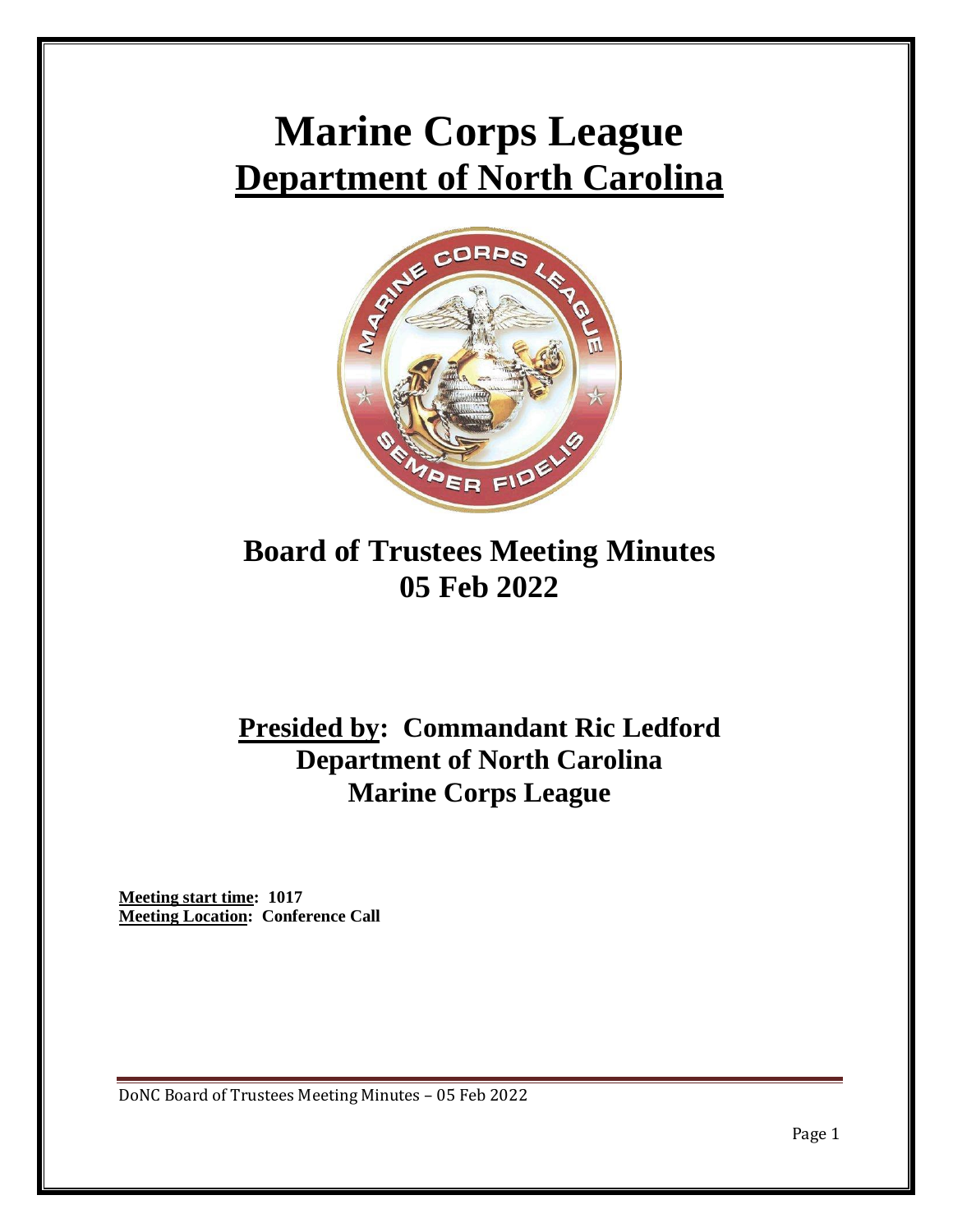### **A. BOT attendees**

- 1. Commandant Ric Ledford
- 2. Sr. Vice Commandant Julianne Froncek
- 3. Jr. Vice Commandant Jim Tant
- 4. Judge Advocate Kenny Joyner
- 5. Jr. Past Commandant Rick Thomason
- 6. Paymaster Randal Rempfer
- 7. Adjutant Laura Hamilton
- 8. AV Team Denny Mathias (first part of meeting)
- 9. AV Team Ted Turner (first part of meeting)

### **B. Subject of discussion**

- 1. AV expenses sheets/re-imbursement Denny Mathias / Ted Turner
	- Kenny Joyner asked what was the outcome of the fall meeting.
	- Denny Mathias stated he didn't have the total at that time, but everyone what happened with the equipment.
	- The goal is to present online to folks a reason to attend the meetings and give a venue for those who are unable to attend.
	- National CO Baker saw at our convention what we were trying to do and is interested in doing this at national. Maybe with our equipment.
	- There is a concern of being good stewards with the department funds.
	- Laura Hamilton asked if there were any corporate sponsors approached for funds.
	- Denny Matias stated he did not approach any. Most will only donate to c3 non-profits, not c4.
	- Ted Turner stated he can do an outreach campaign with the proper documents from the department.
	- Section 210 of the bylaws gives the executive team the option to make this decision.
	- We still have the old equipment but most is not in good condition.
	- We need to make more space in the trailer.
	- The old speaker combination set is in good condition.
	- The DJ boxes will make space allowing everything to fit.